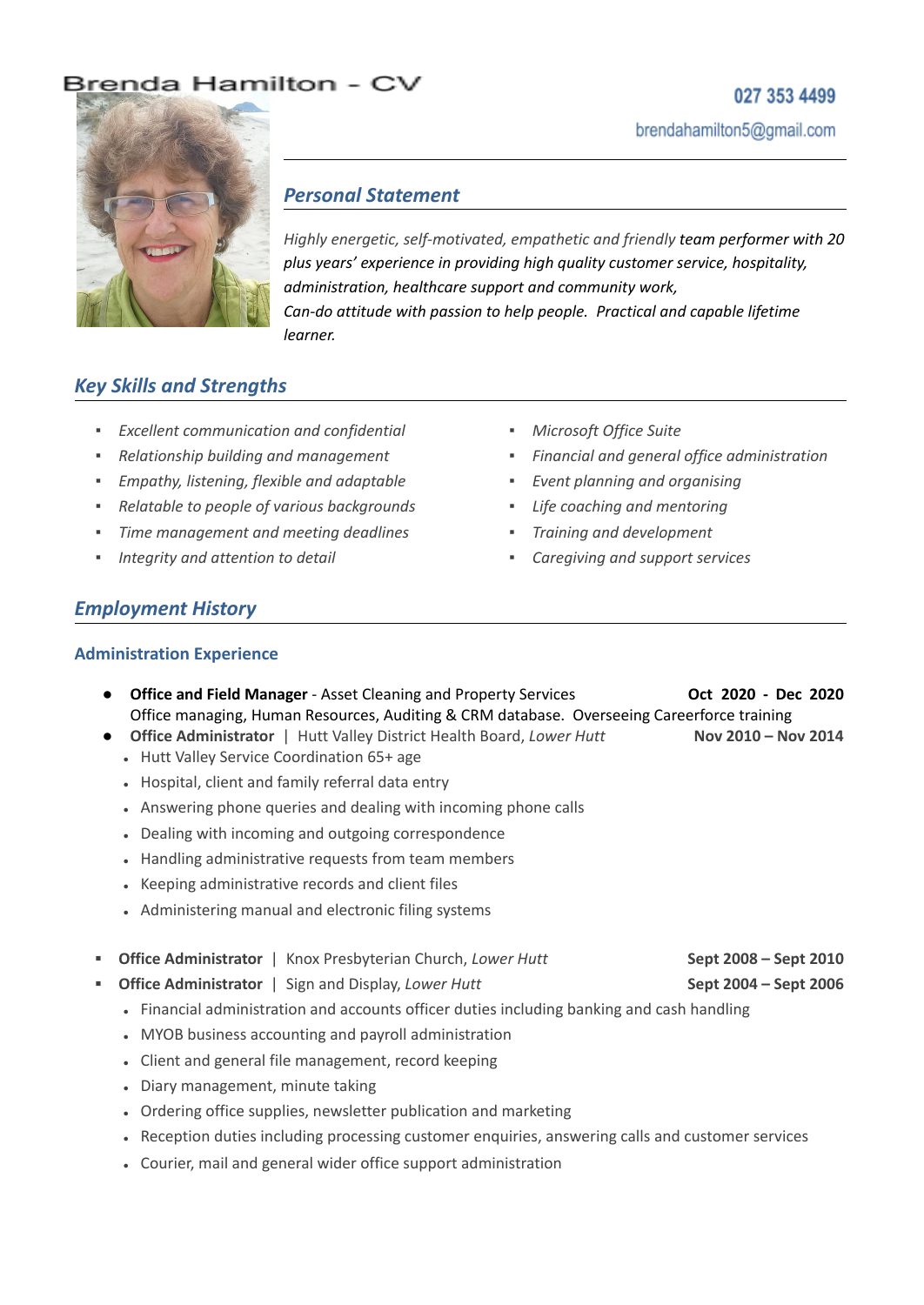#### **Healthcare Experience**

- **▪ Community Support Worker** | Whaioranga Trust, *Tauranga* **Apr 2020 – July 2021** Supports values and practices for the total wellbeing of whānau, hapu and iwi, including mental health, addiction support and counselling support services
	- Support worker involving personal care, hoisting, home support, client companionship, record keeping and liaising with clients' families/whānau
- **▪ Support Worker** | June and Megan Burney, *Wellington* **Nov 2018 – Oct 2019**
	- Mentor and assistant for client with ADHD and for her disabled adult daughter
	- Organised and decluttered client's home
	- Companion and motivator for client/s daughter

| " Healthcare Assistant   Hutt Valley District Health Board, Lower Hutt | Oct 2018 - Oct 2019  |
|------------------------------------------------------------------------|----------------------|
| " Home Support Worker   MetLife Care, Wellington                       | Jul 2018 - Sept 2018 |
| " Community Support Worker   Whaioranga Trust, Tauranga                | Oct 2016 - Aug 2018  |
| " Community Support Worker   SILC Ltd, Tauranga                        | Jun 2017 - Jul 2017  |
| " Support Worker   Ryman Healthcare, Tauranga                          | May 2017 - Jul 2017  |

- Providing quality health care applying a working knowledge of health care legislation
- Caring for adult including elderly clients with mental health, dementia and special needs conditions
- Personal care, meal preparation and record keeping
- Coaching, encouraging and mentoring clients to achieve their goals and potential
- Applying health and safety policies and procedures

#### *Hospitality Experience*

| $\bullet$ | <b>Side Kickers</b>   Tauranga, Hamilton                                                                  |                    |
|-----------|-----------------------------------------------------------------------------------------------------------|--------------------|
|           | Served alcohol or food at functions in Tauranga summer season for concerts 2019                           | Dec 2019 - current |
|           | Ticketek also functions and sports games. Casual jobs advertised for functions                            |                    |
| $\bullet$ | Host Responsibility Certificate   Serve Wise, Tauranga<br>Café Assistant   Hope Centre Church, Lower Hutt | Dec 2019           |
|           | Monthly part of the catering team to assist in preparing food to 150 people each Sunday                   | 2017-2019          |
|           | Part of hospitality team for churches and community functions for many years                              |                    |
| $\bullet$ | Spotless Catering - casual on-call cashier at Westpac Stadium Wellington for concerts and                 | 2008-2015          |
|           | events serving food and drinks                                                                            |                    |

**●** *Kitchenhand | Bellyful cooking co-ordinator, Lower Hutt. We prepared monthly* **2012 - 2014** cooking meals for new parents 60 meals at a time

## **Volunteering**

|   | Team Member at Curate Recovery Group for addictions   Curate Church Mount Maunganui 2020-2021 |             |
|---|-----------------------------------------------------------------------------------------------|-------------|
|   | Café Assistant   Hope Centre Church, Lower Hutt                                               | 2018-2019   |
|   | Food Bank Assistant   Empowerment NZ, Te Puke                                                 | 2017        |
|   | <b>Customer Assistant</b>   Habitat for Humanity Restore op shop, Tauranga                    | 2015-2018   |
| ш | <b>Kitchenhand</b>   Bellyful cooking co-ordinator, Lower Hutt                                | 2012 - 2014 |
|   | <b>Leader / District Coordinator</b>   Girl Guiding NZ, Pencarrow District, Lower Hutt        | 2006-2013   |